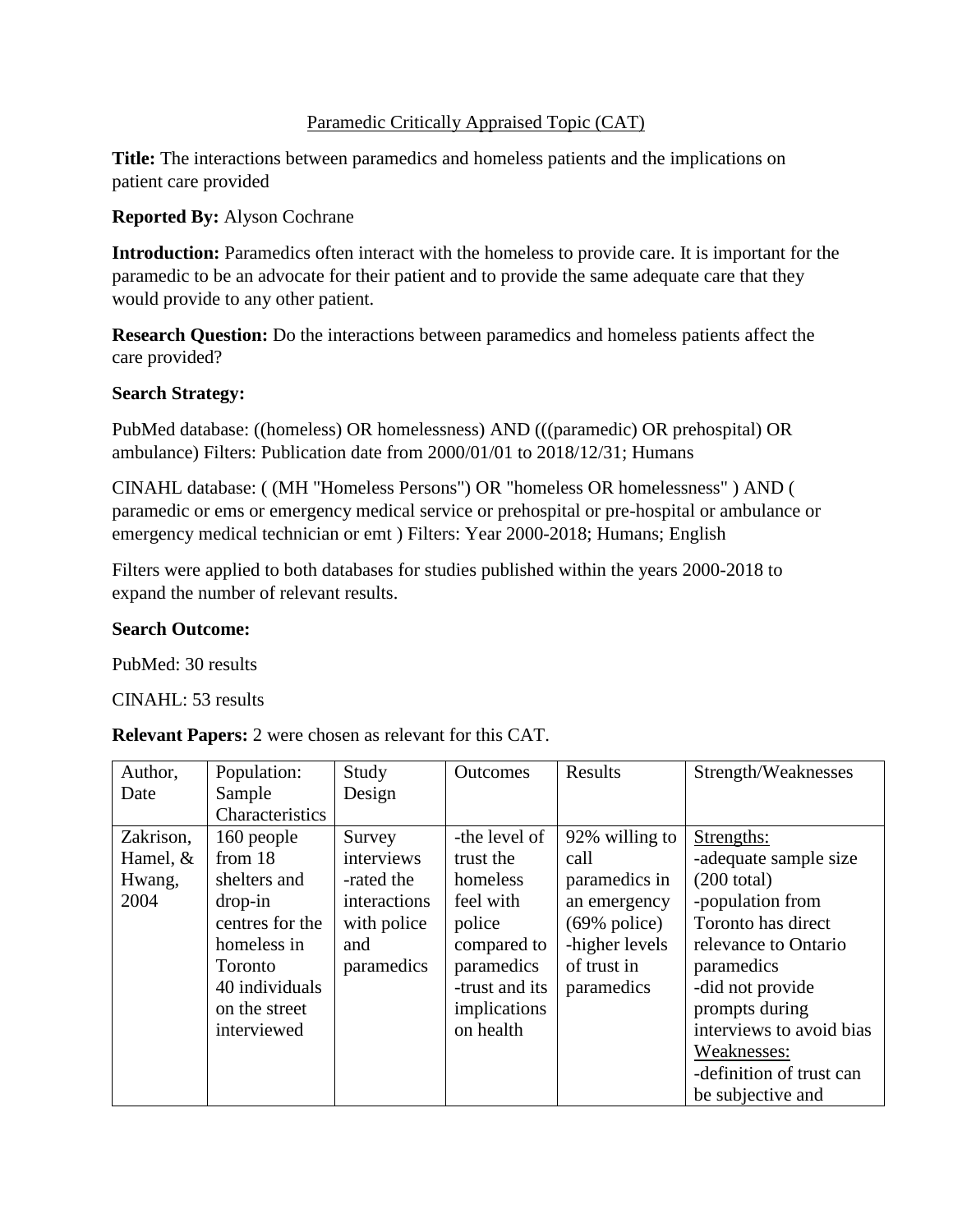|                     |                         |                     |                          |                          | therefore should be<br>clearly define<br>-although sample size is<br>adequate, compared to<br>the homeless population<br>size in Toronto the size<br>could be larger |
|---------------------|-------------------------|---------------------|--------------------------|--------------------------|----------------------------------------------------------------------------------------------------------------------------------------------------------------------|
| Zrinyi &<br>Balogh, | Total of 150<br>nursing | Cross-<br>sectional | -attitudes of<br>nursing | -overall<br>attitudes    | Strengths:<br>-developed a tool to use                                                                                                                               |
| 2004                | students                | descriptive         | students                 | towards                  | that was more specific                                                                                                                                               |
|                     | $(100$ in second        | research            | (primarily)              | homeless were            | for the population                                                                                                                                                   |
|                     | and third year,         | design              | and                      | neutral                  | -anonymous data                                                                                                                                                      |
|                     | 50 in fourth            | Developed           | paramedic                | -negative                | gathering                                                                                                                                                            |
|                     | year)                   | 58-item             | officers                 | perceptions              | -acknowledged inability                                                                                                                                              |
|                     | 50 paramedic            | instrument          | towards the              | equal between            | to identify validity                                                                                                                                                 |
|                     | officers in             | to assess           | homeless                 | nursing                  |                                                                                                                                                                      |
|                     | training                | professional        | -quality of              | students and             | Weaknesses:                                                                                                                                                          |
|                     | contacted               | behaviours          | care nurses              | paramedic                | -does not specify how                                                                                                                                                |
|                     | -study                  | and                 | provide to               | officers                 | many paramedic                                                                                                                                                       |
|                     | conducted               | attitudes           | homeless                 | -homeless                | officers participated (50                                                                                                                                            |
|                     | with                    | (Likert-type        | patients                 | patients may             | initially contacted)                                                                                                                                                 |
|                     | participants in         | scale               |                          | not receive the          | -the focus of the                                                                                                                                                    |
|                     | Budapest,               | assessment)         |                          | same adequate            | discussion was                                                                                                                                                       |
|                     | Hungary                 |                     |                          | care                     | primarily on the results                                                                                                                                             |
|                     |                         |                     |                          | -paramedic               | found for nursing                                                                                                                                                    |
|                     |                         |                     |                          | officers felt            | students (lack of                                                                                                                                                    |
|                     |                         |                     |                          | less afraid and          | discussion for                                                                                                                                                       |
|                     |                         |                     |                          | nursing<br>students felt | paramedics)                                                                                                                                                          |
|                     |                         |                     |                          |                          | -may not apply to<br>Canadian nurses and                                                                                                                             |
|                     |                         |                     |                          | more                     |                                                                                                                                                                      |
|                     |                         |                     |                          | compassion               | paramedics due to<br>difference in culture                                                                                                                           |
|                     |                         |                     |                          |                          |                                                                                                                                                                      |

**Comments:** There are limited relevant studies on the research topic and paramedics in the literature. The study by Zrinyi and Balogh (2004) was selected although the primary focus of the study was on nursing students. The results of the study are applicable to paramedics in understanding how personal experience and increased exposure to the homeless may have a positive influence on the interaction. The study by Zakrison, Hamel, and Hwang (2004) does not directly answer the research question, but the results are important in understanding the influence of trust on the interaction between the homeless and paramedics.

# **Consider:** *Why would you not change practice based on these articles?*

As mentioned above, there are limited relevant studies in the literature which focus on paramedics and if their interactions with homeless patients influences the care provided. The